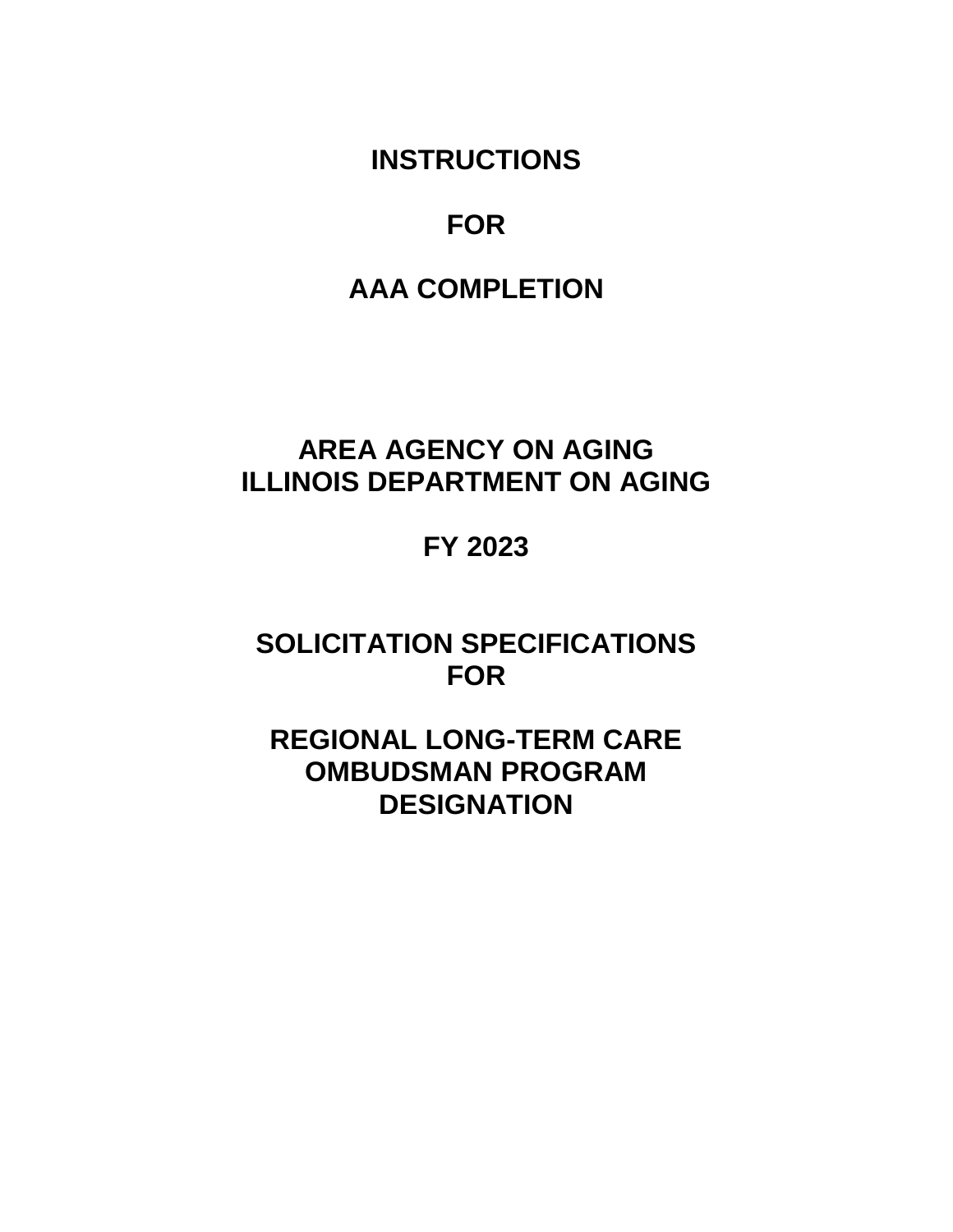| <b>AAA NAME, ADDRESS AND PHONE NUMBER</b>                                                                           |               | <b>PSA: 13</b> |
|---------------------------------------------------------------------------------------------------------------------|---------------|----------------|
| <b>NAME:</b> AgeOptions                                                                                             |               |                |
| ADDRESS: 1048 Lake St. Suite 300                                                                                    |               |                |
| <b>CITY: Oak Park</b>                                                                                               | ZIP: Illinois |                |
| PHONE: (708) 383-0258                                                                                               |               |                |
| FAX: (708) 524-0870                                                                                                 |               |                |
| E-MAIL: jamie.farrell@ageoptions.org                                                                                |               |                |
|                                                                                                                     |               |                |
| <b>SOLICITED AREA(S)</b>                                                                                            |               |                |
| Identify each geographic area which is being opened for Long-Term Care Ombudsman<br>designation by the Area Agency: |               |                |
| All of suburuban Cook County is open for designation.                                                               |               |                |

The current service areas are:

- 1. City of Evanston
- 2. Suburban Cook County except the Township of Evanston.

Applicants may apply for the existing service areas or at least one of the thirty different townships in suburban Cook County.

Northern Townships: Barrington, Elk Grove, Evanston, Hanover, Maine, New Trier, Niles, Northfield, Palatine, Schaumburg and Wheeling

Southern Townships: Berwyn, Cicero, Leyden, Lyons, Norwood Park, Oak Park, North Proviso, South Proviso, River Forest, and Riverside

Western Townships: Bloom, Bremen, Calumet, Lemont, Orland, Palos, Rich, Stickney, Thornton and Worth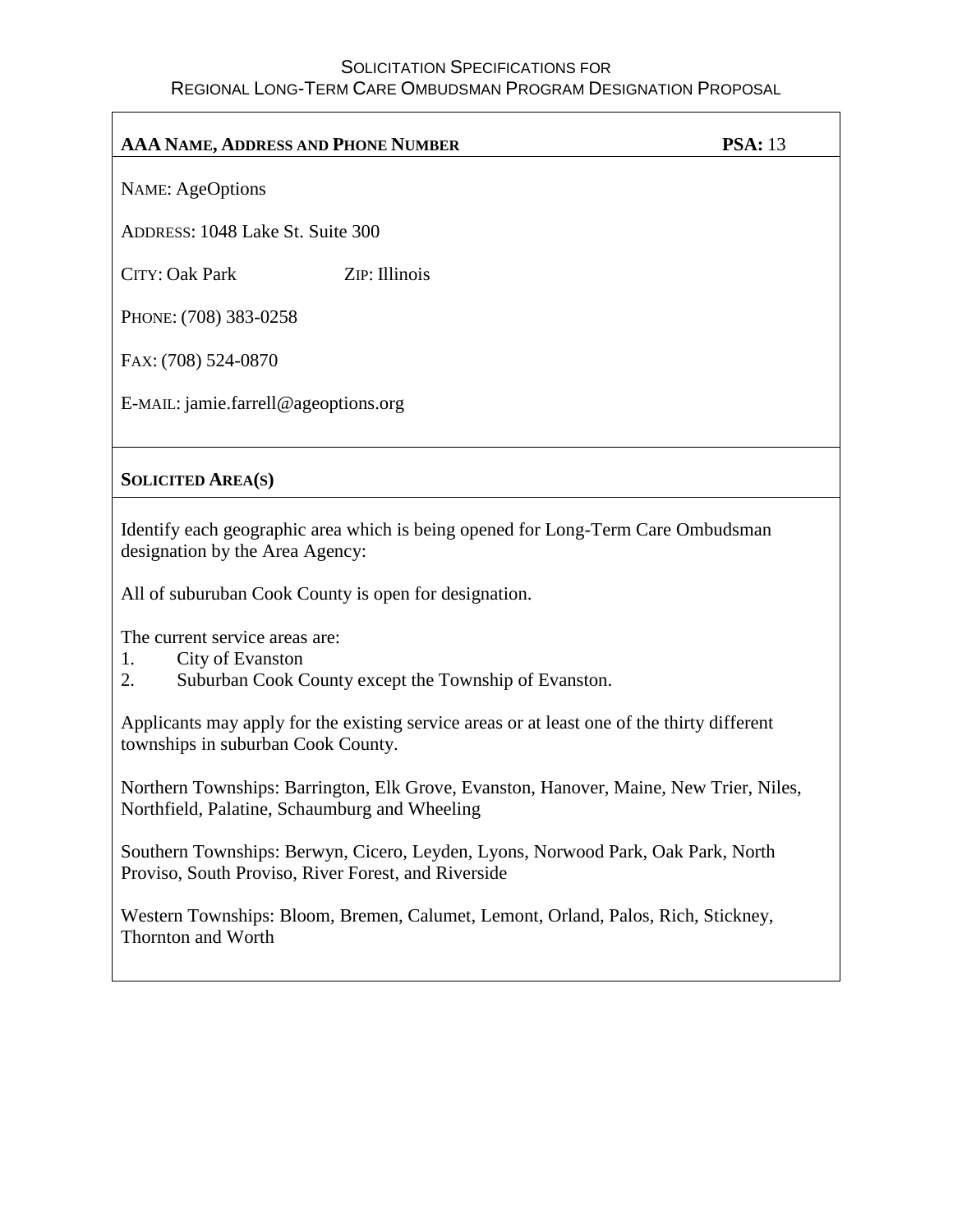### **BIDDER'S CONFERENCE**

If the Area Agency will conduct a bidder's conference or informational meeting on this procurement indicate the following:

DATE: March 15, 2022

LOCATION: via Zoom

Register in advance for this meeting: https://us06web.zoom.us/meeting/register/tZwkf-irqzMsHd1SPTdx2r94GVHMikpu5ouV

TIME OF MEETING: 3:00 pm CT

### **DEPARTMENT ON AGING AND AREA AGENCY CONTACT PERSONS**

Indicate the name and telephone number of the person at the Area Agency who should be contacted if the applicant agency has any questions about this procurement or the LTCOP program or grant/contract.

The applicant agency should contact the Area Agency on Aging if there are any questions about the procurement process, proposal documents or LTCOP. The applicant agency may contact the Office of the State Ombudsman if there are any further questions about the LTCOP.

AREA AGENCY ON AGING:

Jamie Farrell, Aging and Disability Rights Coordinator AgeOptions (708) 383-0258 jamie.farrell@ageoptions.org

DEPARTMENT ON AGING:

Kelly Richards, State Ombudsman Office of the State Long Term Care Ombudsman (312) 814-1203 Kelly.Richards@illinois.gov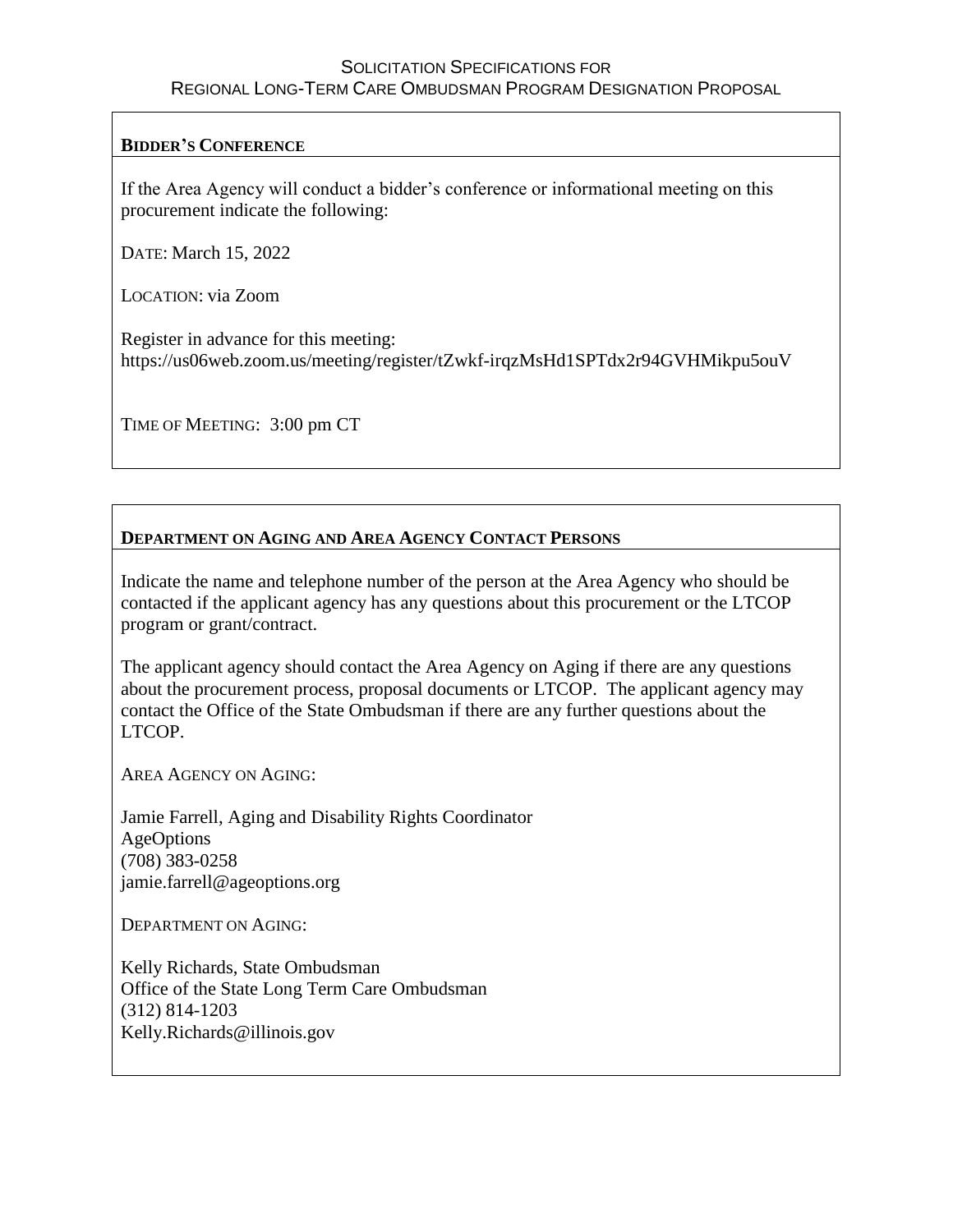#### **SUBMISSION INFORMATION FOR APPLICATIONS**

Indicate the following information for submission of LTCOP designation proposals:

DATE DUE: April 29, 2022 TIME DUE: 5:00 pm

SUBMISSION ADDRESS: via email at jamie.farrell@ageoptions.org

CITY: N/A STATE: N/A ZIP: N/A